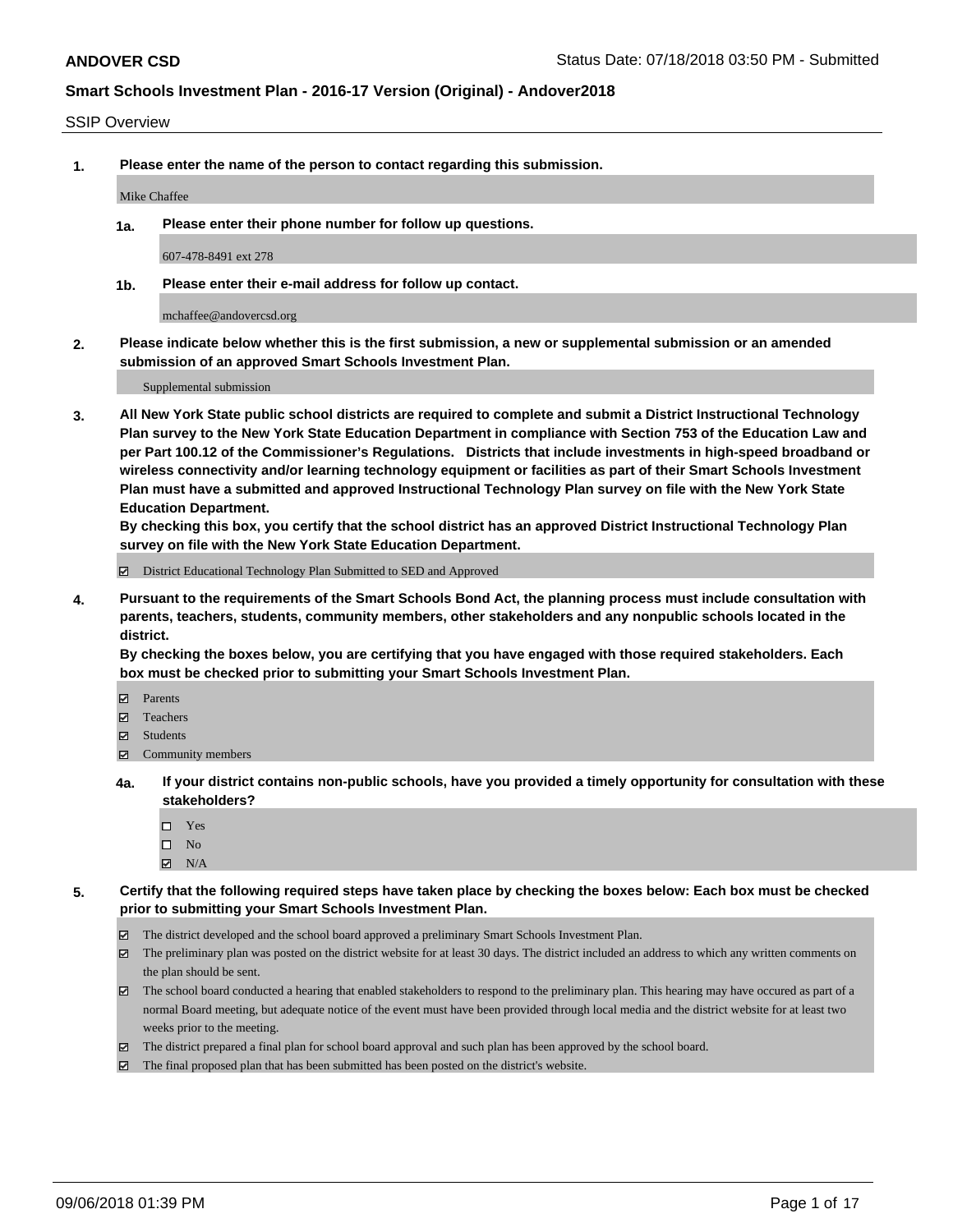SSIP Overview

**5a. Please upload the proposed Smart Schools Investment Plan (SSIP) that was posted on the district's website, along with any supporting materials. Note that this should be different than your recently submitted Educational Technology Survey. The Final SSIP, as approved by the School Board, should also be posted on the website and remain there during the course of the projects contained therein.**

Attachment B.pdf ACS 2 SSIP 2018.docx

**5b. Enter the webpage address where the final Smart Schools Investment Plan is posted. The Plan should remain posted for the life of the included projects.**

http://www.andovercsd.org/

**6. Please enter an estimate of the total number of students and staff that will benefit from this Smart Schools Investment Plan based on the cumulative projects submitted to date.**

370

**7. An LEA/School District may partner with one or more other LEA/School Districts to form a consortium to pool Smart Schools Bond Act funds for a project that meets all other Smart School Bond Act requirements. Each school district participating in the consortium will need to file an approved Smart Schools Investment Plan for the project and submit a signed Memorandum of Understanding that sets forth the details of the consortium including the roles of each respective district.**

 $\Box$  The district plans to participate in a consortium to partner with other school district(s) to implement a Smart Schools project.

**8. Please enter the name and 6-digit SED Code for each LEA/School District participating in the Consortium.**

| <b>Partner LEA/District</b> | ISED BEDS Code |
|-----------------------------|----------------|
| (No Response)               | (No Response)  |

**9. Please upload a signed Memorandum of Understanding with all of the participating Consortium partners.**

(No Response)

**10. Your district's Smart Schools Bond Act Allocation is:**

\$449,583

**11. Enter the budget sub-allocations by category that you are submitting for approval at this time. If you are not budgeting SSBA funds for a category, please enter 0 (zero.) If the value entered is \$0, you will not be required to complete that survey question.**

|                                              | Sub-<br>Allocations |
|----------------------------------------------|---------------------|
| <b>School Connectivity</b>                   | $\overline{0}$      |
| <b>Connectivity Projects for Communities</b> | $\overline{0}$      |
| <b>Classroom Technology</b>                  | 107,518             |
| Pre-Kindergarten Classrooms                  | $\overline{0}$      |
| Replace Transportable Classrooms             | $\mathbf 0$         |
| <b>High-Tech Security Features</b>           | $\mathbf 0$         |
| Totals:                                      | 107,518             |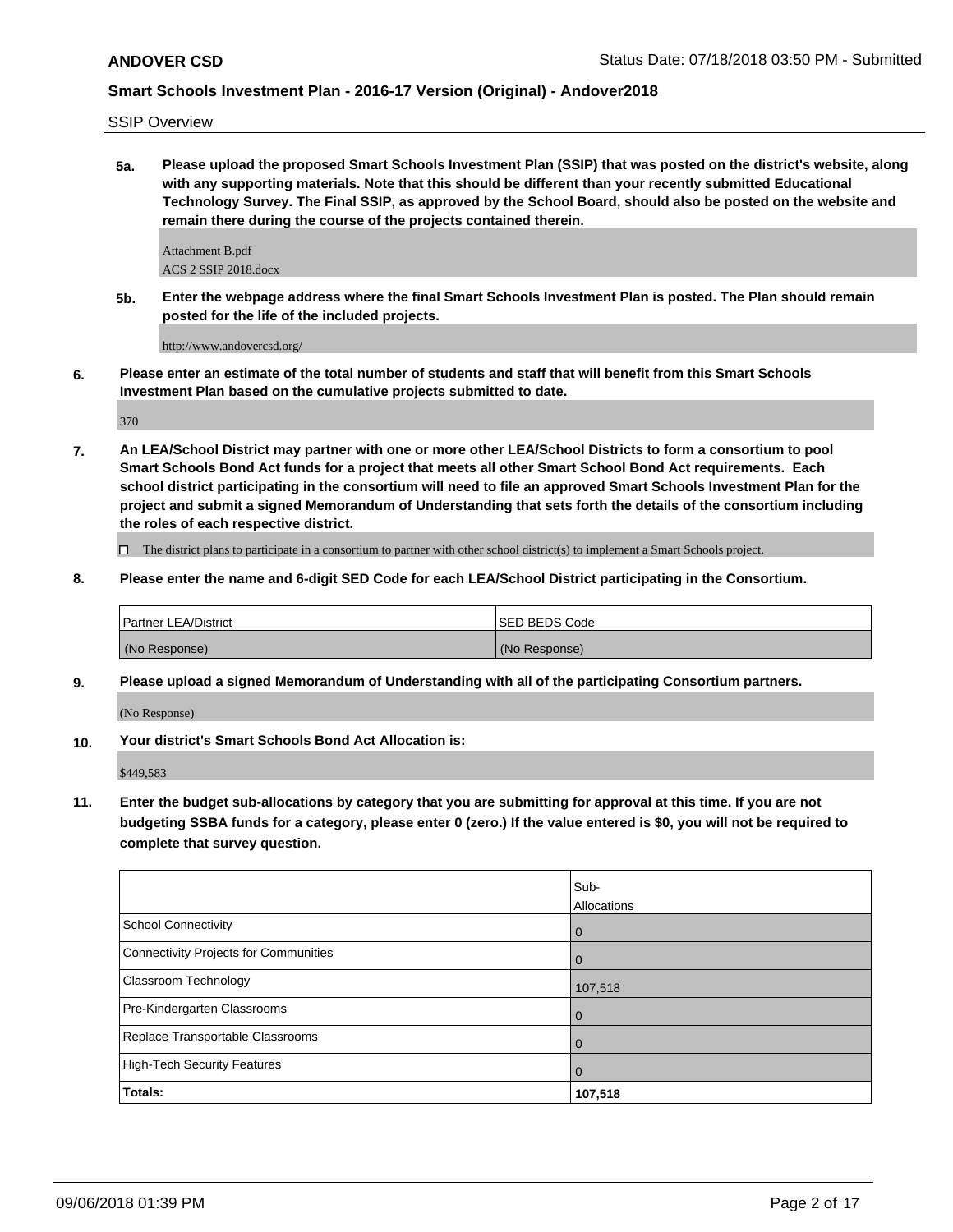School Connectivity

- **1. In order for students and faculty to receive the maximum benefit from the technology made available under the Smart Schools Bond Act, their school buildings must possess sufficient connectivity infrastructure to ensure that devices can be used during the school day. Smart Schools Investment Plans must demonstrate that:**
	- **• sufficient infrastructure that meets the Federal Communications Commission's 100 Mbps per 1,000 students standard currently exists in the buildings where new devices will be deployed, or**
	- **• is a planned use of a portion of Smart Schools Bond Act funds, or**
	- **• is under development through another funding source.**

**Smart Schools Bond Act funds used for technology infrastructure or classroom technology investments must increase the number of school buildings that meet or exceed the minimum speed standard of 100 Mbps per 1,000 students and staff within 12 months. This standard may be met on either a contracted 24/7 firm service or a "burstable" capability. If the standard is met under the burstable criteria, it must be:**

**1. Specifically codified in a service contract with a provider, and**

**2. Guaranteed to be available to all students and devices as needed, particularly during periods of high demand, such as computer-based testing (CBT) periods.**

**Please describe how your district already meets or is planning to meet this standard within 12 months of plan submission.**

(No Response)

**1a. If a district believes that it will be impossible to meet this standard within 12 months, it may apply for a waiver of this requirement, as described on the Smart Schools website. The waiver must be filed and approved by SED prior to submitting this survey.**

 $\Box$  By checking this box, you are certifying that the school district has an approved waiver of this requirement on file with the New York State Education Department.

#### **2. Connectivity Speed Calculator (Required)**

|                         | Number of<br>Students | Multiply by<br>100 Kbps | Divide by 1000 Current Speed<br>to Convert to<br>Required<br>Speed in Mb | lin Mb           | Expected<br>Speed to be<br>Attained Within   Required<br>12 Months | <b>Expected Date</b><br>When<br>Speed Will be<br><b>Met</b> |
|-------------------------|-----------------------|-------------------------|--------------------------------------------------------------------------|------------------|--------------------------------------------------------------------|-------------------------------------------------------------|
| <b>Calculated Speed</b> | (No<br>Response)      | (No Response)           | (No<br>Response)                                                         | (No<br>Response) | (No<br>Response)                                                   | (No<br>Response)                                            |

**3. Describe how you intend to use Smart Schools Bond Act funds for high-speed broadband and/or wireless connectivity projects in school buildings.**

(No Response)

**4. Describe the linkage between the district's District Instructional Technology Plan and the proposed projects. (There should be a link between your response to this question and your response to Question 1 in Part E. Curriculum and Instruction "What are the district's plans to use digital connectivity and technology to improve teaching and learning?)**

(No Response)

**5. If the district wishes to have students and staff access the Internet from wireless devices within the school building, or in close proximity to it, it must first ensure that it has a robust Wi-Fi network in place that has sufficient bandwidth to meet user demand.**

**Please describe how you have quantified this demand and how you plan to meet this demand.**

(No Response)

**6. As indicated on Page 5 of the guidance, the Office of Facilities Planning will have to conduct a preliminary review**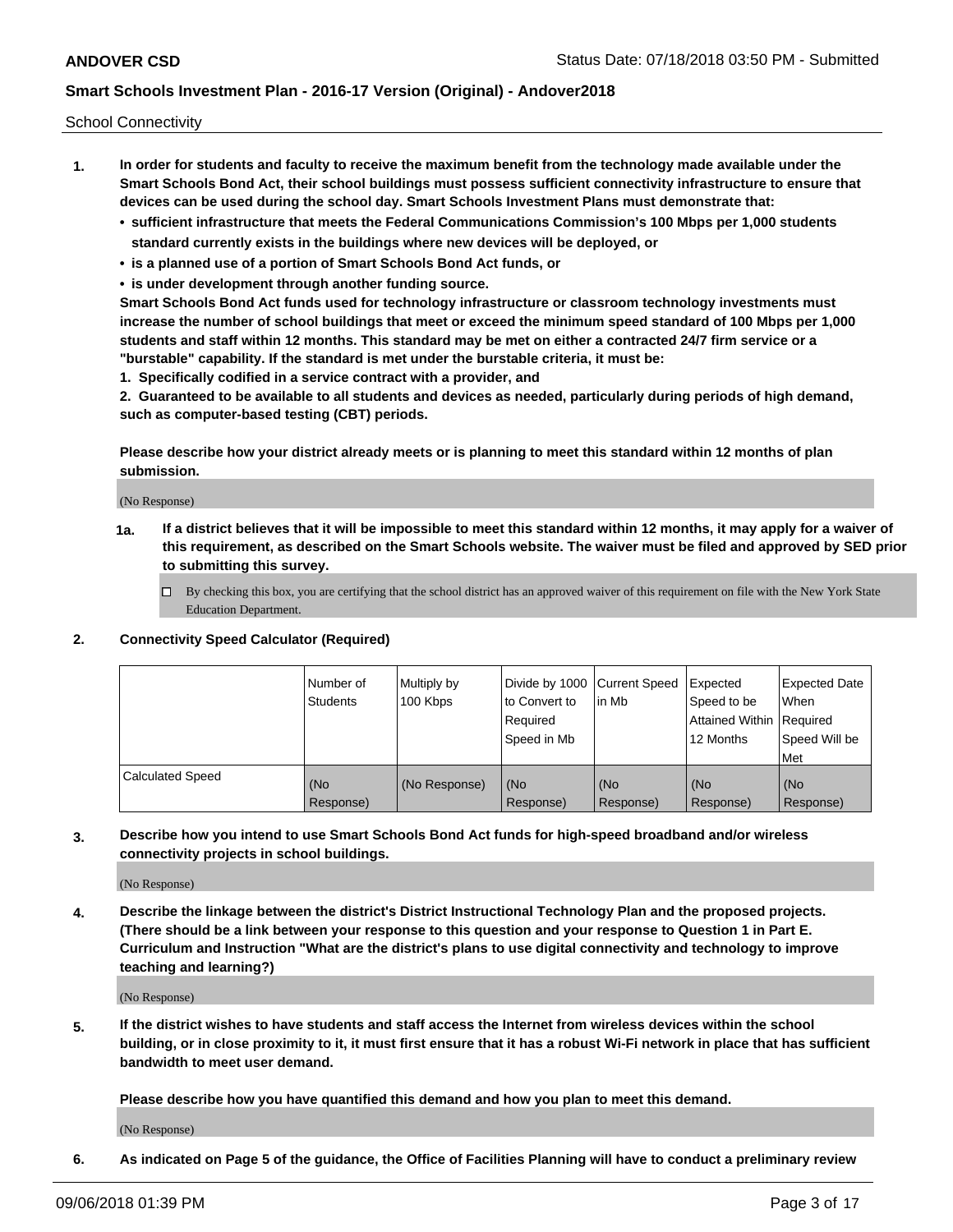School Connectivity

**of all capital projects, including connectivity projects.**

**Please indicate on a separate row each project number given to you by the Office of Facilities Planning.**

| Project Number |  |
|----------------|--|
|                |  |
|                |  |
|                |  |
| (No Response)  |  |
|                |  |
|                |  |
|                |  |

**7. Certain high-tech security and connectivity infrastructure projects may be eligible for an expedited review process as determined by the Office of Facilities Planning.**

**Was your project deemed eligible for streamlined review?**

(No Response)

**8. Include the name and license number of the architect or engineer of record.**

| Name          | License Number |
|---------------|----------------|
| (No Response) | (No Response)  |

**9. If you are submitting an allocation for School Connectivity complete this table. Note that the calculated Total at the bottom of the table must equal the Total allocation for this category that you entered in the SSIP Overview overall budget.** 

|                                            | Sub-              |
|--------------------------------------------|-------------------|
|                                            | <b>Allocation</b> |
| Network/Access Costs                       | (No Response)     |
| <b>Outside Plant Costs</b>                 | (No Response)     |
| School Internal Connections and Components | (No Response)     |
| <b>Professional Services</b>               | (No Response)     |
| Testing                                    | (No Response)     |
| <b>Other Upfront Costs</b>                 | (No Response)     |
| <b>Other Costs</b>                         | (No Response)     |
| Totals:                                    | 0                 |

**10. Please detail the type, quantity, per unit cost and total cost of the eligible items under each sub-category. This is especially important for any expenditures listed under the "Other" category. All expenditures must be eligible for tax-exempt financing to be reimbursed through the SSBA. Sufficient detail must be provided so that we can verify this is the case. If you have any questions, please contact us directly through smartschools@nysed.gov. NOTE: Wireless Access Points should be included in this category, not under Classroom Educational Technology, except those that will be loaned/purchased for nonpublic schools.**

| Select the allowable expenditure | Item to be purchased | Quantity      | <b>Cost per Item</b> | <b>Total Cost</b> |
|----------------------------------|----------------------|---------------|----------------------|-------------------|
| type.                            |                      |               |                      |                   |
| Repeat to add another item under |                      |               |                      |                   |
| each type.                       |                      |               |                      |                   |
| (No Response)                    | (No Response)        | (No Response) | (No Response)        | (No Response)     |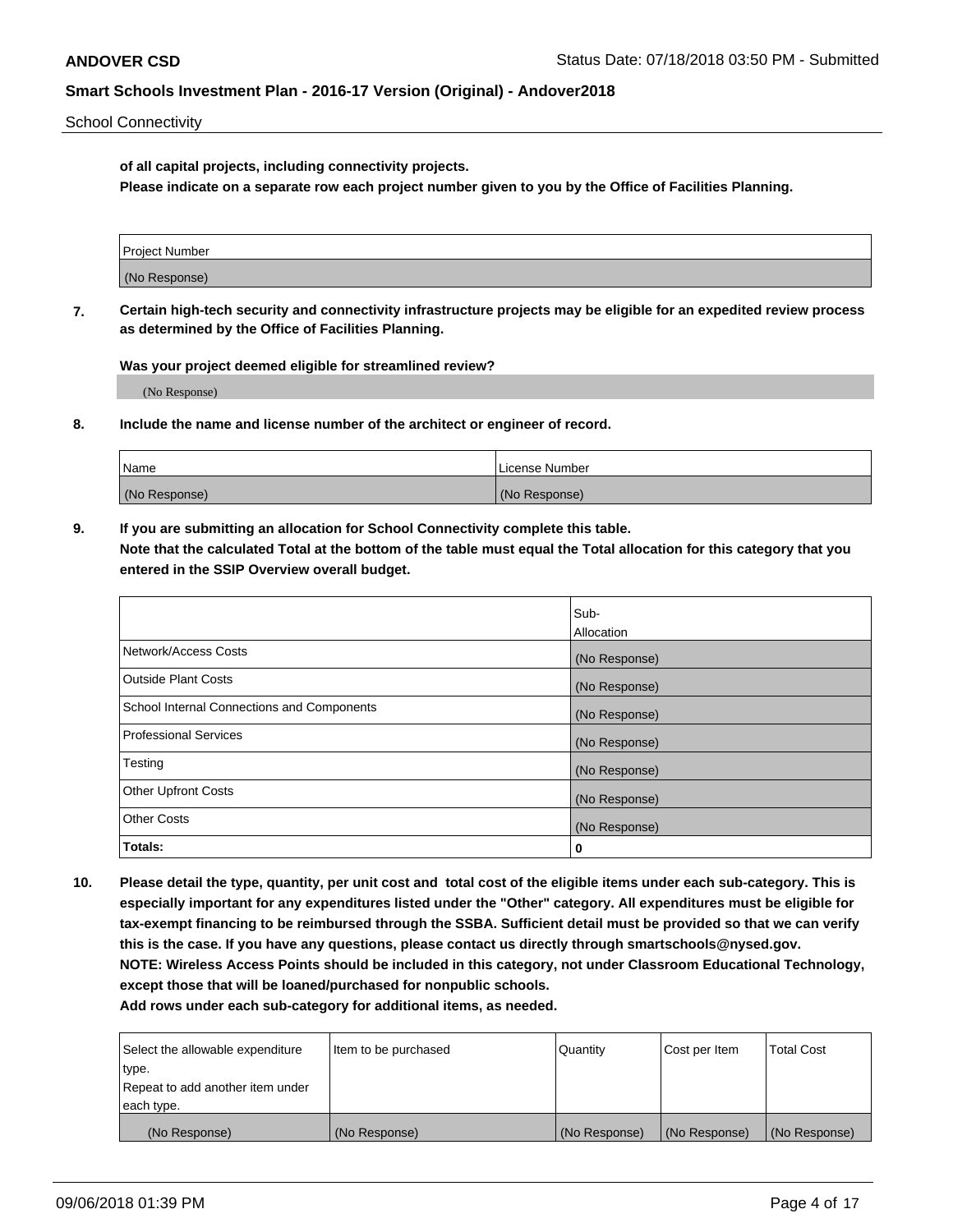Community Connectivity (Broadband and Wireless)

**1. Describe how you intend to use Smart Schools Bond Act funds for high-speed broadband and/or wireless connectivity projects in the community.**

(No Response)

**2. Please describe how the proposed project(s) will promote student achievement and increase student and/or staff access to the Internet in a manner that enhances student learning and/or instruction outside of the school day and/or school building.**

(No Response)

**3. Community connectivity projects must comply with all the necessary local building codes and regulations (building and related permits are not required prior to plan submission).**

 $\Box$  I certify that we will comply with all the necessary local building codes and regulations.

**4. Please describe the physical location of the proposed investment.**

(No Response)

**5. Please provide the initial list of partners participating in the Community Connectivity Broadband Project, along with their Federal Tax Identification (Employer Identification) number.**

| <b>Project Partners</b> | Federal ID#   |
|-------------------------|---------------|
| (No Response)           | (No Response) |

**6. If you are submitting an allocation for Community Connectivity, complete this table.**

**Note that the calculated Total at the bottom of the table must equal the Total allocation for this category that you entered in the SSIP Overview overall budget.**

|                                    | Sub-Allocation |
|------------------------------------|----------------|
| Network/Access Costs               | (No Response)  |
| <b>Outside Plant Costs</b>         | (No Response)  |
| <b>Tower Costs</b>                 | (No Response)  |
| <b>Customer Premises Equipment</b> | (No Response)  |
| <b>Professional Services</b>       | (No Response)  |
| Testing                            | (No Response)  |
| <b>Other Upfront Costs</b>         | (No Response)  |
| <b>Other Costs</b>                 | (No Response)  |
| Totals:                            | 0              |

**7. Please detail the type, quantity, per unit cost and total cost of the eligible items under each sub-category. This is especially important for any expenditures listed under the "Other" category. All expenditures must be capital-bond eligible to be reimbursed through the SSBA. If you have any questions, please contact us directly through smartschools@nysed.gov.**

| Select the allowable expenditure | Item to be purchased | Quantity      | Cost per Item | <b>Total Cost</b> |
|----------------------------------|----------------------|---------------|---------------|-------------------|
| type.                            |                      |               |               |                   |
| Repeat to add another item under |                      |               |               |                   |
| each type.                       |                      |               |               |                   |
| (No Response)                    | (No Response)        | (No Response) | (No Response) | (No Response)     |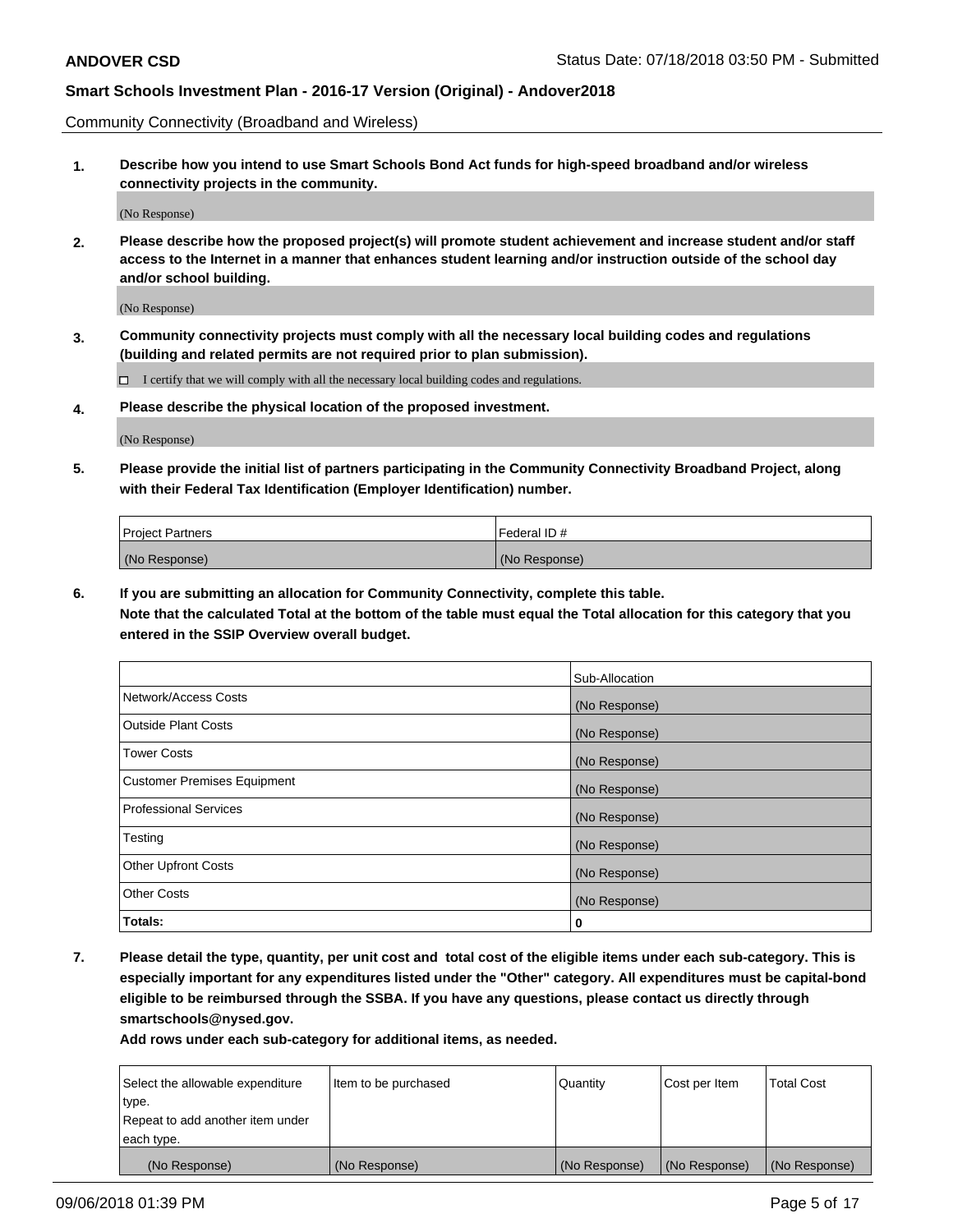#### Classroom Learning Technology

**1. In order for students and faculty to receive the maximum benefit from the technology made available under the Smart Schools Bond Act, their school buildings must possess sufficient connectivity infrastructure to ensure that devices can be used during the school day. Smart Schools Investment Plans must demonstrate that sufficient infrastructure that meets the Federal Communications Commission's 100 Mbps per 1,000 students standard currently exists in the buildings where new devices will be deployed, or is a planned use of a portion of Smart Schools Bond Act funds, or is under development through another funding source. Smart Schools Bond Act funds used for technology infrastructure or classroom technology investments must increase the number of school buildings that meet or exceed the minimum speed standard of 100 Mbps per 1,000 students and staff within 12 months. This standard may be met on either a contracted 24/7 firm service or a "burstable" capability. If the standard is met under the burstable criteria, it must be:**

**1. Specifically codified in a service contract with a provider, and**

**2. Guaranteed to be available to all students and devices as needed, particularly during periods of high demand, such as computer-based testing (CBT) periods.**

**Please describe how your district already meets or is planning to meet this standard within 12 months of plan submission.**

The District meets or exceeds the Federal Minimum Standard of 100Mbps per 1,000 students. The District also has a robust Wi-Fi network in place that has a sufficient bandwidth in place to meet or exceed user demand.

- **1a. If a district believes that it will be impossible to meet this standard within 12 months, it may apply for a waiver of this requirement, as described on the Smart Schools website. The waiver must be filed and approved by SED prior to submitting this survey.**
	- By checking this box, you are certifying that the school district has an approved waiver of this requirement on file with the New York State Education Department.

### **2. Connectivity Speed Calculator (Required)**

|                         | l Number of<br>Students | Multiply by<br>100 Kbps | Divide by 1000 Current Speed<br>to Convert to<br>Required<br>Speed in Mb | in Mb | Expected<br>Speed to be<br>Attained Within Required<br>12 Months | <b>Expected Date</b><br><b>When</b><br>Speed Will be<br>l Met |
|-------------------------|-------------------------|-------------------------|--------------------------------------------------------------------------|-------|------------------------------------------------------------------|---------------------------------------------------------------|
| <b>Calculated Speed</b> | 341                     | 34.100                  | 34                                                                       | 100   | 100                                                              | met                                                           |

**3. If the district wishes to have students and staff access the Internet from wireless devices within the school building, or in close proximity to it, it must first ensure that it has a robust Wi-Fi network in place that has sufficient bandwidth to meet user demand.**

**Please describe how you have quantified this demand and how you plan to meet this demand.**

The District currently has 7 I-pad carts, each containing 30 I-pads, and 10 Laptop carts containing 30 laptops. The District also has 35 access points scattered throughout the building with additional plans to install 1 access point in each classroom for an additional total of 35. The District has enough bandwidth to support all teh wireless devices.

**4. All New York State public school districts are required to complete and submit an Instructional Technology Plan survey to the New York State Education Department in compliance with Section 753 of the Education Law and per Part 100.12 of the Commissioner's Regulations.**

**Districts that include educational technology purchases as part of their Smart Schools Investment Plan must have a submitted and approved Instructional Technology Plan survey on file with the New York State Education Department.**

By checking this box, you are certifying that the school district has an approved Instructional Technology Plan survey on file with the New York State Education Department.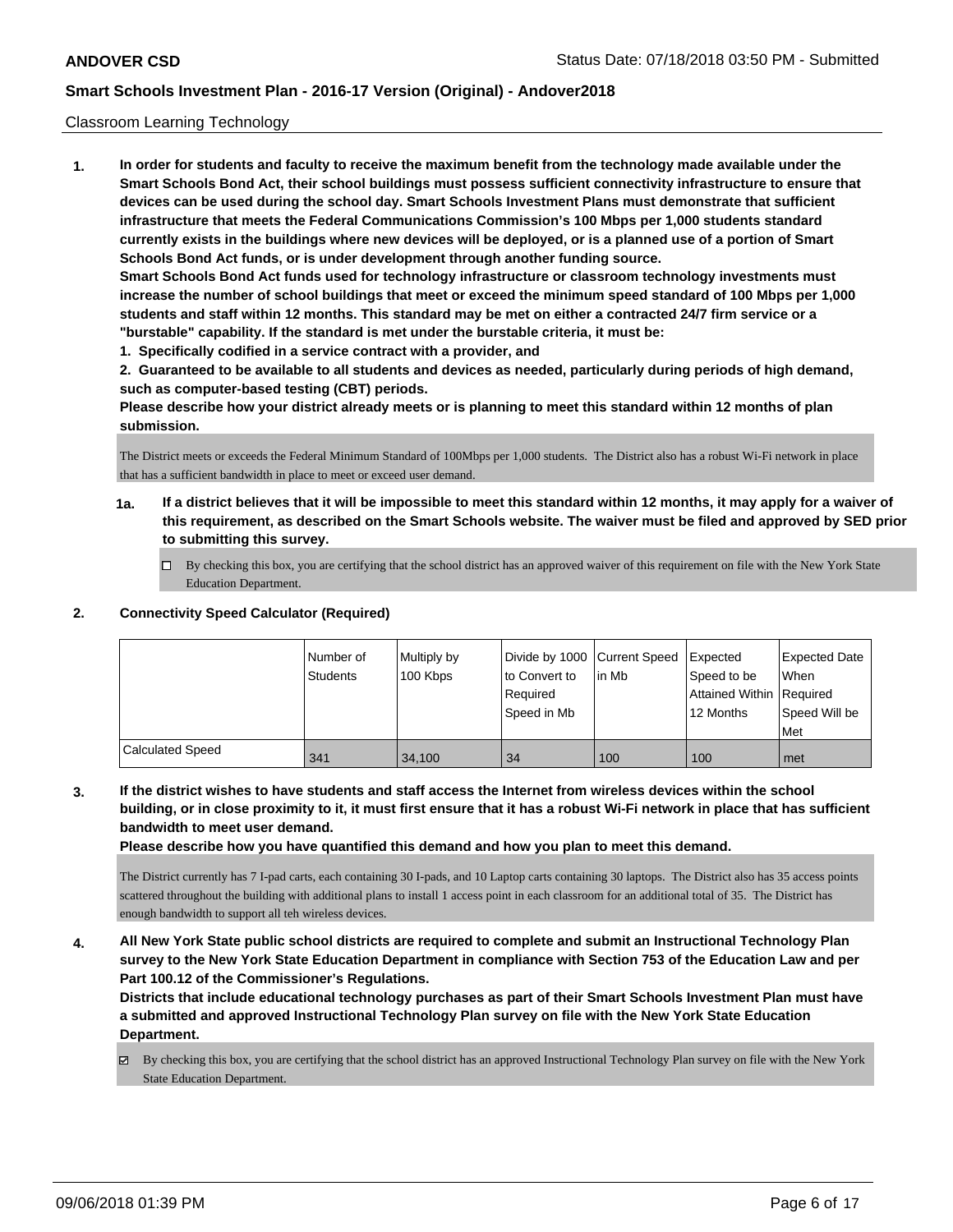Classroom Learning Technology

**5. Describe the devices you intend to purchase and their compatibility with existing or planned platforms or systems. Specifically address the adequacy of each facility's electrical, HVAC and other infrastructure necessary to install and support the operation of the planned technology.**

| 35 Lightspeed Audio Systems          | Systems will utilize existing electrical and HVAC hardware              |
|--------------------------------------|-------------------------------------------------------------------------|
| 6 TI Inspired navigator systems      | Systems will utilize existing electrical and HVAC hardware              |
| 160 TI Inspired Graphing Calculators | Systems will utilize existing electrical and HVAC and wireless hardware |
| 12 TI Inspire CX 10 Docking Stations | Systems will utilize existing electrical and HVAC and wireless hardware |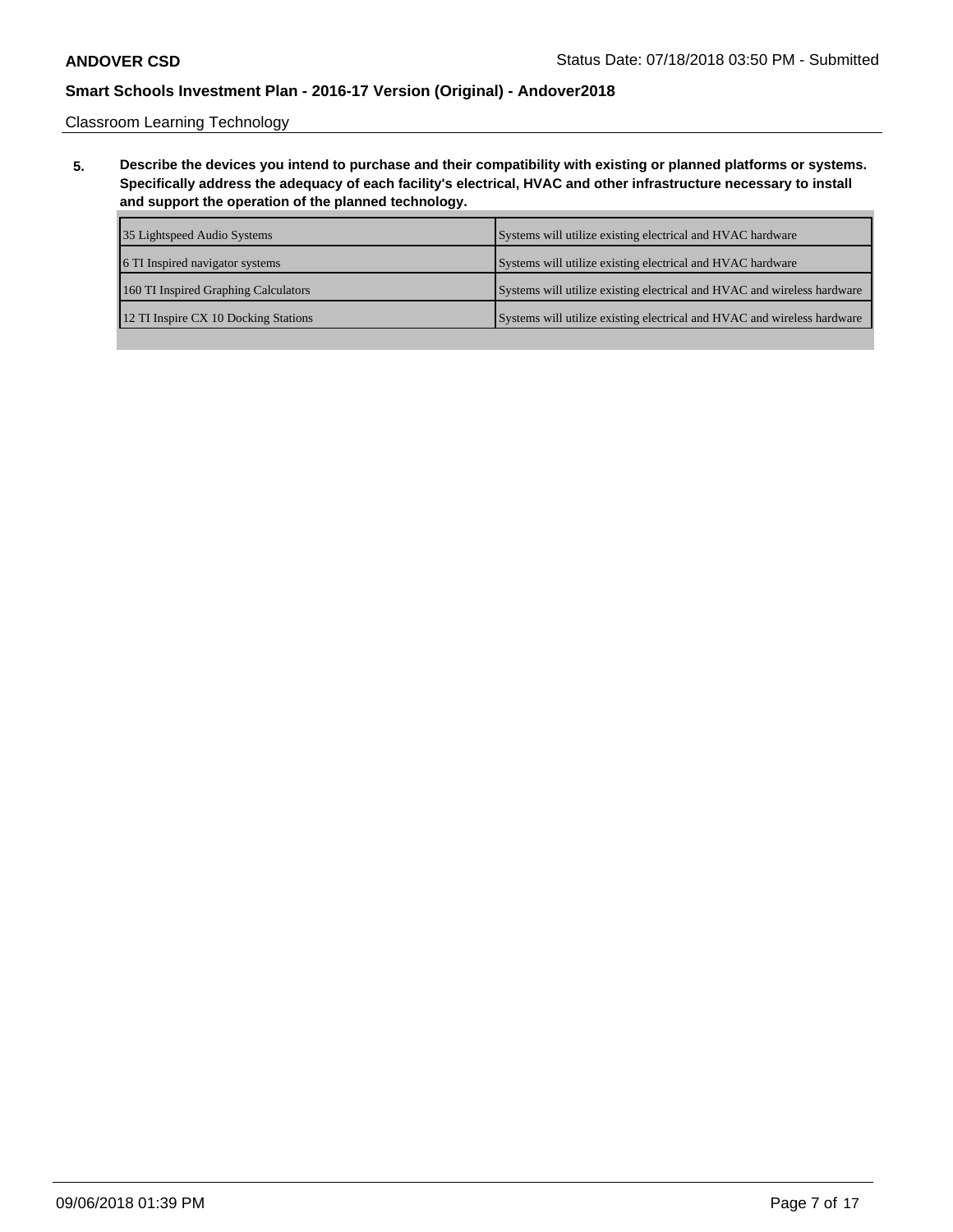#### Classroom Learning Technology

- **6. Describe how the proposed technology purchases will:**
	- **> enhance differentiated instruction;**
	- **> expand student learning inside and outside the classroom;**
	- **> benefit students with disabilities and English language learners; and**
	- **> contribute to the reduction of other learning gaps that have been identified within the district.**

**The expectation is that districts will place a priority on addressing the needs of students who struggle to succeed in a rigorous curriculum. Responses in this section should specifically address this concern and align with the district's Instructional Technology Plan (in particular Question 2 of E. Curriculum and Instruction: "Does the district's instructional technology plan address the needs of students with disabilities to ensure equitable access to instruction, materials and assessments?" and Question 3 of the same section: "Does the district's instructional technology plan address the provision of assistive technology specifically for students with disabilities to ensure access to and participation in the general curriculum?"**

| Technology                          | Cost Per Item | Number of items | Enhance<br>differentiated<br>instruction                                                                                                                                                                                                                                                                               | <b>ELL Students</b>                                                                                                                                                                                               | <b>Expand Student</b><br>Learning inside<br>and outside the<br>classroom                                                                                                                                                                                                                                         | <b>Benefit Students</b><br>with Disabilities:                                                                                                                                                                                                                                                                     | Contribute to the<br>reduction of<br>learning gaps                                                                                                                                                               |
|-------------------------------------|---------------|-----------------|------------------------------------------------------------------------------------------------------------------------------------------------------------------------------------------------------------------------------------------------------------------------------------------------------------------------|-------------------------------------------------------------------------------------------------------------------------------------------------------------------------------------------------------------------|------------------------------------------------------------------------------------------------------------------------------------------------------------------------------------------------------------------------------------------------------------------------------------------------------------------|-------------------------------------------------------------------------------------------------------------------------------------------------------------------------------------------------------------------------------------------------------------------------------------------------------------------|------------------------------------------------------------------------------------------------------------------------------------------------------------------------------------------------------------------|
| LightSpeed<br><b>Audio Systems</b>  | \$2,000.00    | 35              | Ligthspeed<br><b>Audio Systems</b><br>purchased with<br>the SMART<br>Bond funding<br>will expand the<br>ways Teachers<br>can instruct<br>students by<br>allowing better<br>Audio in the<br>classroom.<br>Teachers will be<br>able to wear<br>microphones that<br>will transmit to<br>speakers within<br>the classroom. | <b>ELL</b> students<br>will benefit from<br>the Audio<br>Systems by<br>allowing them to<br>clearly hear the<br>specific<br>annunciation of<br>the teacher's<br>words and<br>provide for<br>easier<br>translation. | <b>Audio Systems</b><br>make learning<br>inside and<br>outside the<br>classroom more<br>engaging.<br>Teachers can<br>broadcast their<br>voice as well as<br>Computer<br>technology into<br>the Lightspeed<br>audio system to<br>reach students<br>with a wide<br>range of hearing<br>abilities.                  | Lightspeed<br>Audio systems<br>Aide students<br>with hearing<br>difficulties by<br>enhancing<br>teacher volume<br>and digital media better audio.<br>volume.                                                                                                                                                      | The Audio<br>Systems make up<br>the gap in<br>students with<br>hearing problems<br>by providing                                                                                                                  |
| TI Inspired<br>Navigator<br>Systems | \$2,781.00    | 6               | TI-Navigator<br>system allows<br>the teacher to<br>share files and<br>get feedback on<br>assigned<br>questions<br>immediately.                                                                                                                                                                                         | <b>ELL</b> students<br>will benefit by<br>allowing the<br>teacher to<br>provide<br>individual<br>assignments and<br>feedback tailored<br>to language<br>needs.                                                    | TI-Navigator<br>system allows<br>for quick and<br>easy file transfer<br>between teacher<br>and student.<br>This can happen<br>during class in a<br>live assessment<br>or for homework<br>done and saved<br>on the TI-Nspire<br>and then turned<br>in at the<br>beginning of<br>class through the<br>TI-Navigator | TI-Navigator<br>system allows<br>teachers to see<br>what the students<br>have on their<br>calculators on at<br>any particular<br>time and thus<br>allows teachers<br>to give better<br>more<br>personalized<br>directions to help<br>a student (even<br>with disabilities)<br>without having<br>to wait until the | TI-Navigator<br>system allows<br>for a level of<br>communication<br>between student<br>and teacher that<br>will help the<br>teacher see the<br>things that have<br>been missed in<br>the past by the<br>student. |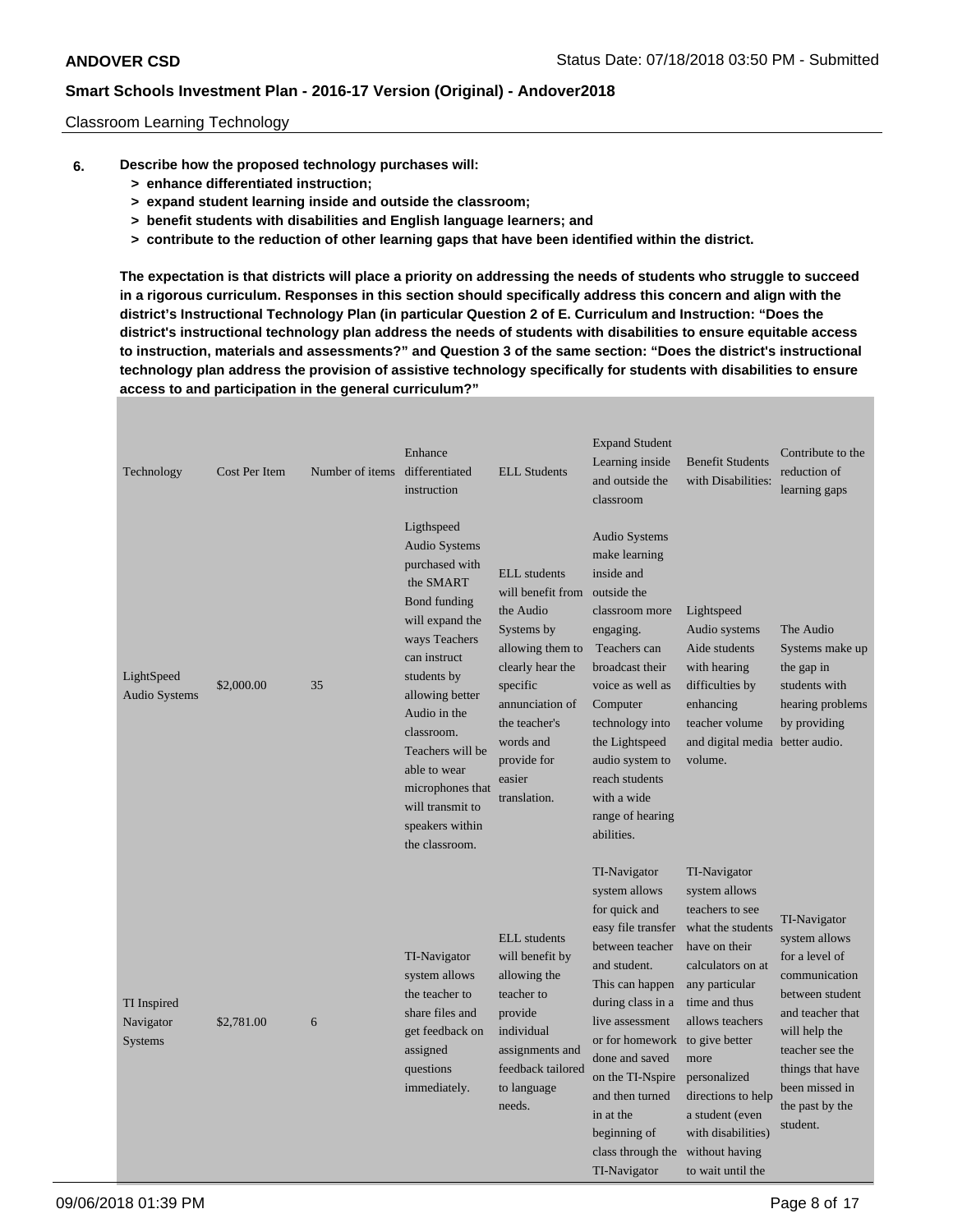## Classroom Learning Technology

| TI Inspired<br>Graphing<br>Calculators     | \$120.00 | 160 | TI-Nspire<br>Graphing<br>Calculators are<br>regents and<br>standardized test<br>compliant and<br>offer some of the student to have<br>most versatility<br>for students to<br>learn and<br>discover the<br>behaviors of<br>patterns and<br>functions. | <b>ELL</b> students<br>will benefit from<br>the graphing<br>calculators by<br>allowing for the<br>the information<br>in their<br>individual device<br>as well as aide<br>in the taking of<br>the Regents test. | system.<br>TI-Nspire<br>Graphing<br>Calculators could students can<br>be used to<br>perform the<br>homework task<br>on and then save<br>the file and turn<br>it into the teacher discover patterns<br>at the next<br>class.                                                    | student asks for<br>help.<br>With the TI-<br><b>Nspire Graphing</b><br>Calculators<br>learn at their own understand<br>pace and use<br>many of the<br>features to<br>explore and<br>instead of just<br>being told what<br>they are. | TI-Nspire<br>Graphing<br>Calculators<br>allows students<br>to see and<br>relationships<br>between the<br>equation and the<br>graph. Which<br>can make it<br>easier to catch up<br>on topics they<br>were previously<br>weak on.                                        |
|--------------------------------------------|----------|-----|------------------------------------------------------------------------------------------------------------------------------------------------------------------------------------------------------------------------------------------------------|----------------------------------------------------------------------------------------------------------------------------------------------------------------------------------------------------------------|--------------------------------------------------------------------------------------------------------------------------------------------------------------------------------------------------------------------------------------------------------------------------------|-------------------------------------------------------------------------------------------------------------------------------------------------------------------------------------------------------------------------------------|------------------------------------------------------------------------------------------------------------------------------------------------------------------------------------------------------------------------------------------------------------------------|
| TI Nspire CX 10<br><b>Docking Stations</b> | \$136.00 | 12  | TI-Nspire CX 10 TI-Nspire CX 10<br>Docking stations Docking stations<br>allow us to keep<br>our Nspires<br>organized,<br>charged, and can<br>also share files<br>calculator.                                                                         | allow for our<br>Nspires systems<br>to be organized,<br>charged, and can<br>also share files<br>from computer to from computer to<br>calculator.                                                               | With TI-Nspire<br>CX 10 Docking<br>stations we will<br>have to spend<br>less time passing<br>out calculators<br>and making sure<br>they are all<br>back. Also with<br>the re-chargeable<br>quality of the<br>docking station it<br>will cut down on<br>replacing<br>batteries. | TI-Nspire CX 10<br>Docking stations<br>will give the<br>teacher the<br>ability to load the notes that could<br>TI-Nspire CX<br>with files like<br>notes that could<br>help students<br>with disabilities.                           | TI-Nspire CX 10<br>Docking stations<br>will give the<br>teacher the<br>ability to load the<br>TI-Nspire CX<br>with files like<br>help students<br>with topics they<br>typically struggle<br>with to<br>supplement the<br>work they have<br>with notes and<br>examples. |

**7. Where appropriate, describe how the proposed technology purchases will enhance ongoing communication with parents and other stakeholders and help the district facilitate technology-based regional partnerships, including distance learning and other efforts.**

Audio Systems will enhance our presentation capabilities within the classroom when presenting to parents and the general public.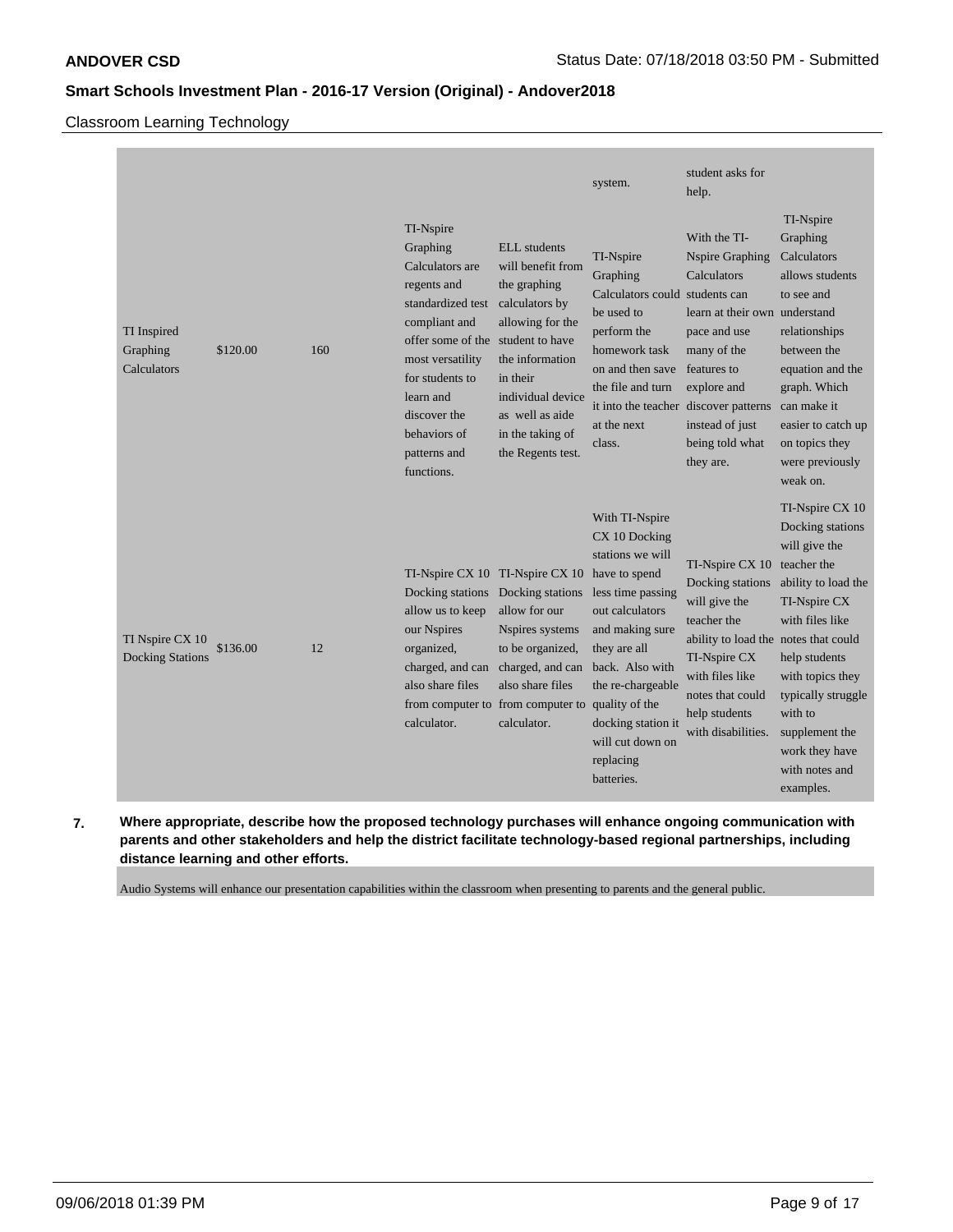#### Classroom Learning Technology

**8. Describe the district's plan to provide professional development to ensure that administrators, teachers and staff can employ the technology purchased to enhance instruction successfully.**

**Note: This response should be aligned and expanded upon in accordance with your district's response to Question 1 of F. Professional Development of your Instructional Technology Plan: "Please provide a summary of professional development offered to teachers and staff, for the time period covered by this plan, to support technology to enhance teaching and learning. Please include topics, audience and method of delivery within your summary."**

The District has a Formal Professional Development Plan. This plan will be used to provide teachers with training for all new technology purchased with Smart School monies.

Specific topics for Professional Development will include training on: TI-Nspire systems and calculators Training on the use of Light Speed audio systems

Training on the best practices for using audio systems in the classroom

Staff development programs are designed to accommodate the rapidly changing nature of the technological world and the wide diversity in the learning needs of the adults who serve the district. Staff Development resources are provided to Teachers in the form of printed manuals or User Guides. Teachers will also have access to educational resources and courses on the Internet.

Teacher staff development training in technology will be facilitated by the district or through the Instructional Support Service provided through the Cattaraugus-Allegany and Erie One BOCES. Teachers will be provided with individual opportunities to improve instruction in their content using unique and challenging technology applications. Teachers will sometimes work regionally during this phase in order to provide shared experiences from multiple perspectives required of transforming information and skills into applicable competencies which translates into meaning and purpose in their discipline. The District will continue to research Title 1 and 2 funds as well as other Federal and State Grants and BOCES Professional Development Courses in an effort to increase access to technology for our staff and students.

- **9. Districts must contact the SUNY/CUNY teacher preparation program that supplies the largest number of the district's new teachers to request advice on innovative uses and best practices at the intersection of pedagogy and educational technology.**
	- By checking this box, you certify that you have contacted the SUNY/CUNY teacher preparation program that supplies the largest number of your new teachers to request advice on these issues.

#### **9a. Please enter the name of the SUNY or CUNY Institution that you contacted.**

Suny Fredonia

**9b. Enter the primary Institution phone number.**

716-673-3311

**9c. Enter the name of the contact person with whom you consulted and/or will be collaborating with on innovative uses of technology and best practices.**

Dr. Givner

**10. A district whose Smart Schools Investment Plan proposes the purchase of technology devices and other hardware must account for nonpublic schools in the district.**

**Are there nonpublic schools within your school district?**

- □ Yes
- $\blacksquare$  No
- **11. Nonpublic Classroom Technology Loan Calculator**

**The Smart Schools Bond Act provides that any Classroom Learning Technology purchases made using Smart Schools funds shall be lent, upon request, to nonpublic schools in the district. However, no school district shall be required to loan technology in amounts greater than the total obtained and spent on technology pursuant to the**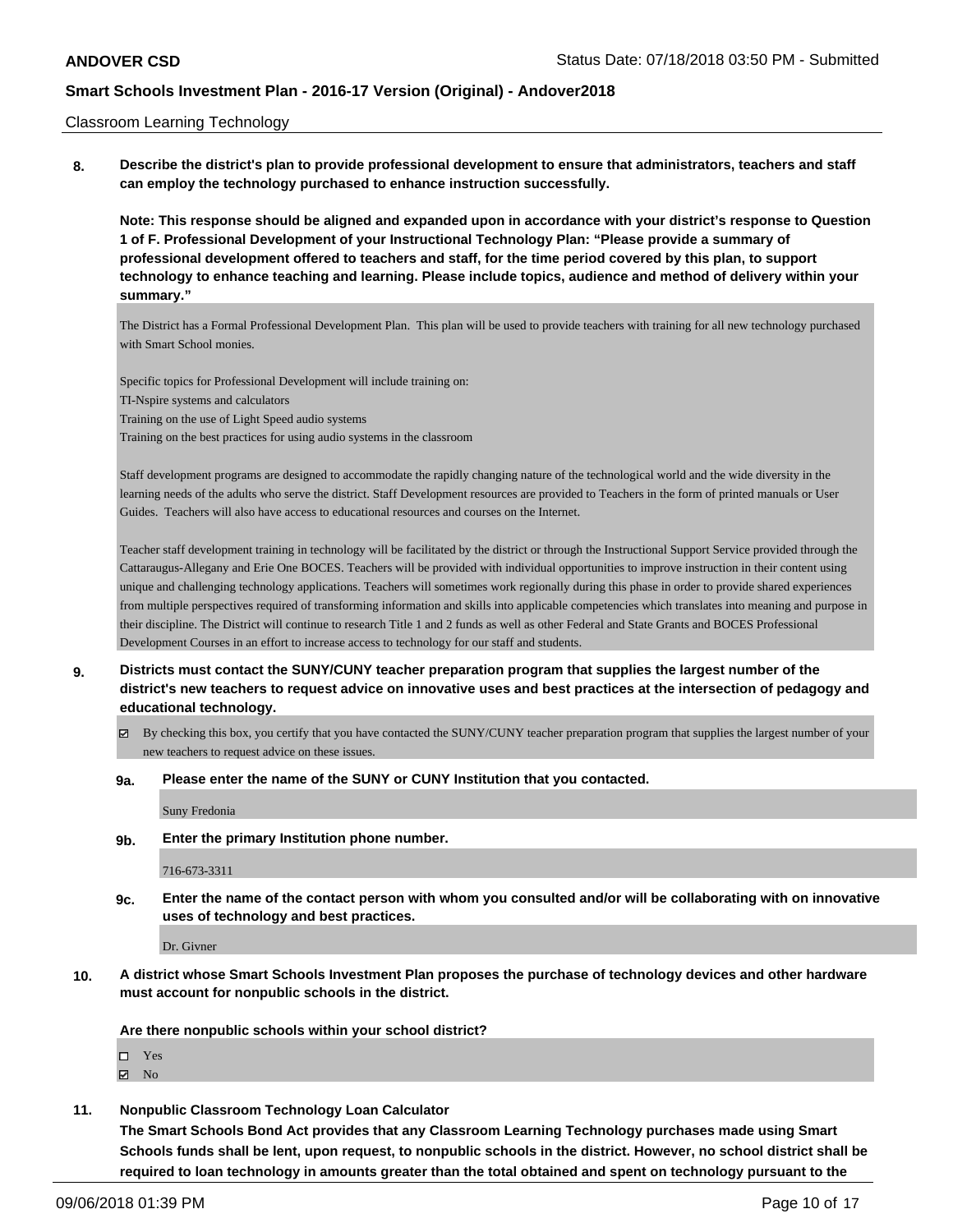#### Classroom Learning Technology

**Smart Schools Bond Act and the value of such loan may not exceed the total of \$250 multiplied by the nonpublic school enrollment in the base year at the time of enactment. See:**

**http://www.p12.nysed.gov/mgtserv/smart\_schools/docs/Smart\_Schools\_Bond\_Act\_Guidance\_04.27.15\_Final.pdf.**

|                                       | 1. Classroom<br>Technology<br>Sub-allocation | 2. Public<br>Enrollment<br>$(2014 - 15)$ | 3. Nonpublic<br>l Enrollment<br>$(2014-15)$ | l 4. Sum of<br>Public and<br>l Nonpublic | 15. Total Per<br>Pupil Sub-<br>lallocation | l 6. Total<br>Nonpublic Loan<br>Amount                                                        |
|---------------------------------------|----------------------------------------------|------------------------------------------|---------------------------------------------|------------------------------------------|--------------------------------------------|-----------------------------------------------------------------------------------------------|
|                                       |                                              |                                          |                                             | Enrollment                               |                                            |                                                                                               |
| Calculated Nonpublic Loan<br>  Amount |                                              |                                          |                                             |                                          |                                            | (No Response)   (No Response)   (No Response)   (No Response)   (No Response)   (No Response) |

**12. To ensure the sustainability of technology purchases made with Smart Schools funds, districts must demonstrate a long-term plan to maintain and replace technology purchases supported by Smart Schools Bond Act funds. This sustainability plan shall demonstrate a district's capacity to support recurring costs of use that are ineligible for Smart Schools Bond Act funding such as device maintenance, technical support, Internet and wireless fees, maintenance of hotspots, staff professional development, building maintenance and the replacement of incidental items. Further, such a sustainability plan shall include a long-term plan for the replacement of purchased devices and equipment at the end of their useful life with other funding sources.**

By checking this box, you certify that the district has a sustainability plan as described above.

**13. Districts must ensure that devices purchased with Smart Schools Bond funds will be distributed, prepared for use, maintained and supported appropriately. Districts must maintain detailed device inventories in accordance with generally accepted accounting principles.**

By checking this box, you certify that the district has a distribution and inventory management plan and system in place.

**14. If you are submitting an allocation for Classroom Learning Technology complete this table. Note that the calculated Total at the bottom of the table must equal the Total allocation for this category that you entered in the SSIP Overview overall budget.**

|                          | Sub-Allocation |
|--------------------------|----------------|
| Interactive Whiteboards  | (No Response)  |
| <b>Computer Servers</b>  | (No Response)  |
| <b>Desktop Computers</b> | (No Response)  |
| Laptop Computers         | (No Response)  |
| <b>Tablet Computers</b>  | (No Response)  |
| <b>Other Costs</b>       | 107,518        |
| Totals:                  | 107,518        |

**15. Please detail the type, quantity, per unit cost and total cost of the eligible items under each sub-category. This is especially important for any expenditures listed under the "Other" category. All expenditures must be capital-bond eligible to be reimbursed through the SSBA. If you have any questions, please contact us directly through smartschools@nysed.gov.**

**Please specify in the "Item to be Purchased" field which specific expenditures and items are planned to meet the district's nonpublic loan requirement, if applicable.**

**NOTE: Wireless Access Points that will be loaned/purchased for nonpublic schools should ONLY be included in this category, not under School Connectivity, where public school districts would list them. Add rows under each sub-category for additional items, as needed.**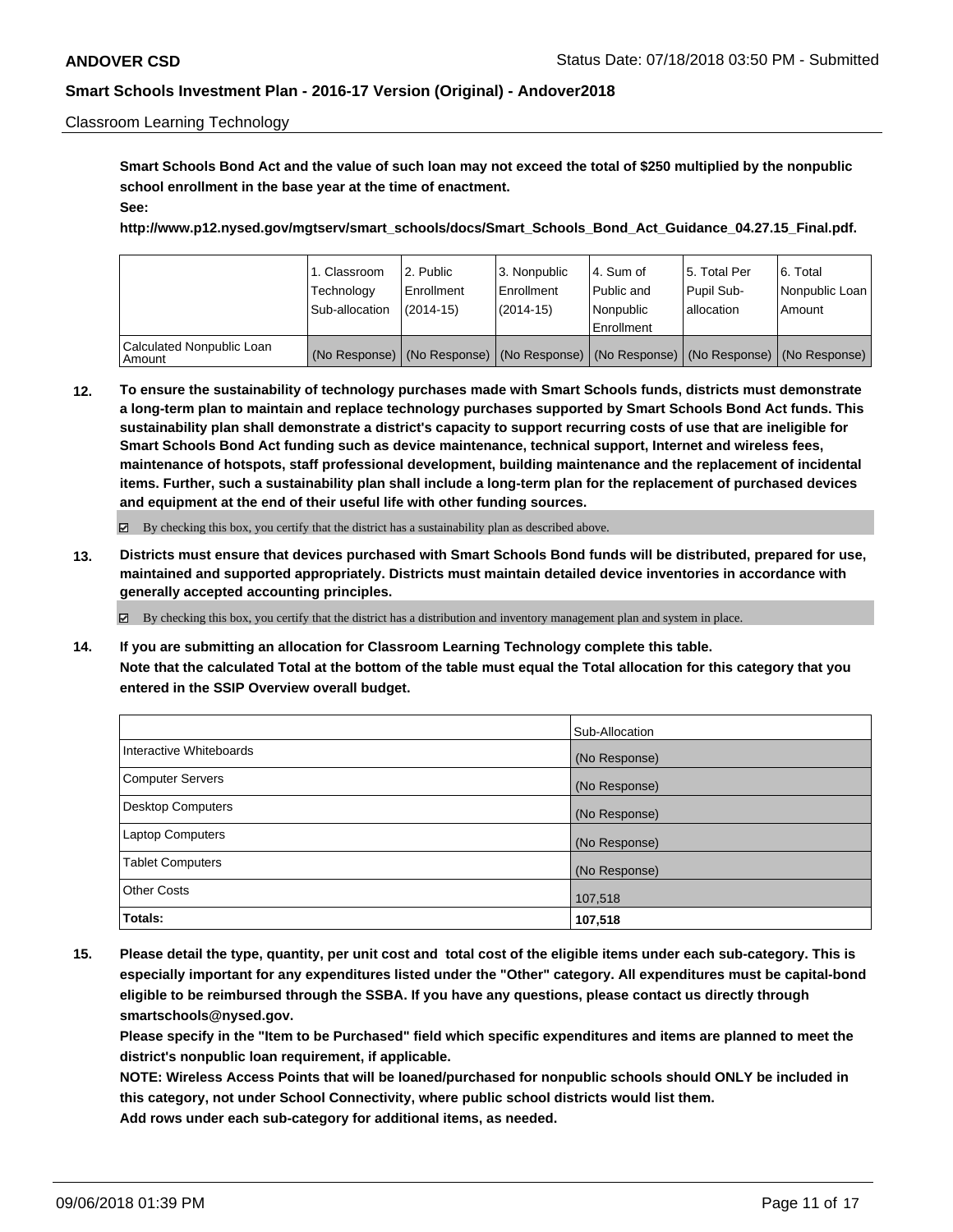Classroom Learning Technology

| Select the allowable expenditure | Item to be Purchased             | Quantity | Cost per Item | <b>Total Cost</b> |
|----------------------------------|----------------------------------|----------|---------------|-------------------|
| type.                            |                                  |          |               |                   |
| Repeat to add another item under |                                  |          |               |                   |
|                                  |                                  |          |               |                   |
| each type.                       |                                  |          |               |                   |
| <b>Other Costs</b>               | Lightspeed audio systems         | 35       | 2,000         | 70,000            |
| <b>Other Costs</b>               | TI Inspired Navigator Systems    | 6        | 2,781         | 16,686            |
| <b>Other Costs</b>               | TI Inspired Graphing Calculators | 160      | 120           | 19,200            |
| <b>Other Costs</b>               | TI Nspire CX 10 Docking Stations | 12       | 136           | 1,632             |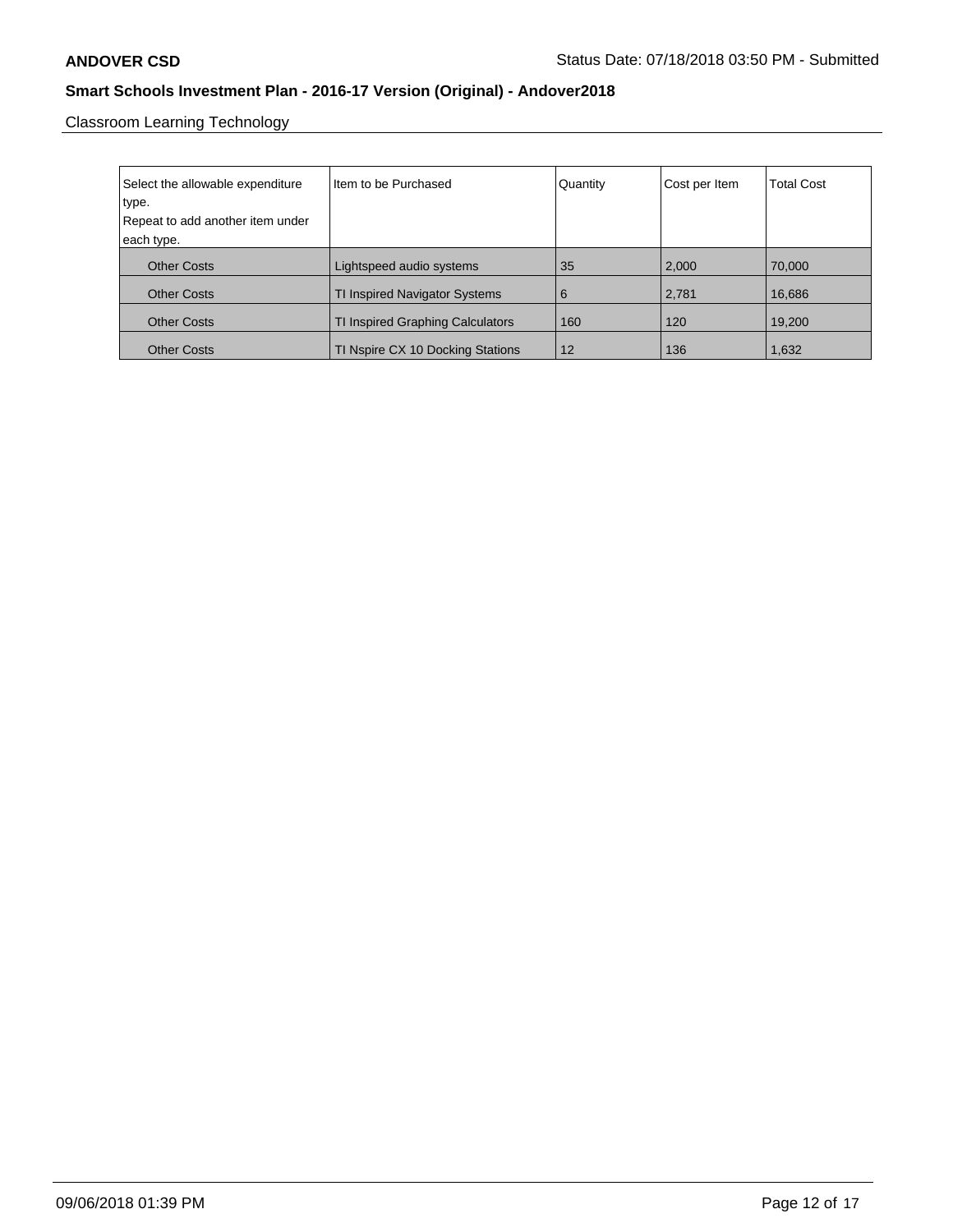#### Pre-Kindergarten Classrooms

**1. Provide information regarding how and where the district is currently serving pre-kindergarten students and justify the need for additional space with enrollment projections over 3 years.**

(No Response)

- **2. Describe the district's plan to construct, enhance or modernize education facilities to accommodate prekindergarten programs. Such plans must include:**
	- **Specific descriptions of what the district intends to do to each space;**
	- **An affirmation that pre-kindergarten classrooms will contain a minimum of 900 square feet per classroom;**
	- **The number of classrooms involved;**
	- **The approximate construction costs per classroom; and**
	- **Confirmation that the space is district-owned or has a long-term lease that exceeds the probable useful life of the improvements.**

(No Response)

**3. Smart Schools Bond Act funds may only be used for capital construction costs. Describe the type and amount of additional funds that will be required to support ineligible ongoing costs (e.g. instruction, supplies) associated with any additional pre-kindergarten classrooms that the district plans to add.**

(No Response)

**4. All plans and specifications for the erection, repair, enlargement or remodeling of school buildings in any public school district in the State must be reviewed and approved by the Commissioner. Districts that plan capital projects using their Smart Schools Bond Act funds will undergo a Preliminary Review Process by the Office of Facilities Planning.**

**Please indicate on a separate row each project number given to you by the Office of Facilities Planning.**

| Project Number |  |
|----------------|--|
| (No Response)  |  |
|                |  |

**5. If you have made an allocation for Pre-Kindergarten Classrooms, complete this table.**

**Note that the calculated Total at the bottom of the table must equal the Total allocation for this category that you entered in the SSIP Overview overall budget.**

|                                          | Sub-Allocation |
|------------------------------------------|----------------|
| Construct Pre-K Classrooms               | (No Response)  |
| Enhance/Modernize Educational Facilities | (No Response)  |
| <b>Other Costs</b>                       | (No Response)  |
| Totals:                                  | 0              |

**6. Please detail the type, quantity, per unit cost and total cost of the eligible items under each sub-category. This is especially important for any expenditures listed under the "Other" category. All expenditures must be capital-bond eligible to be reimbursed through the SSBA. If you have any questions, please contact us directly through smartschools@nysed.gov.**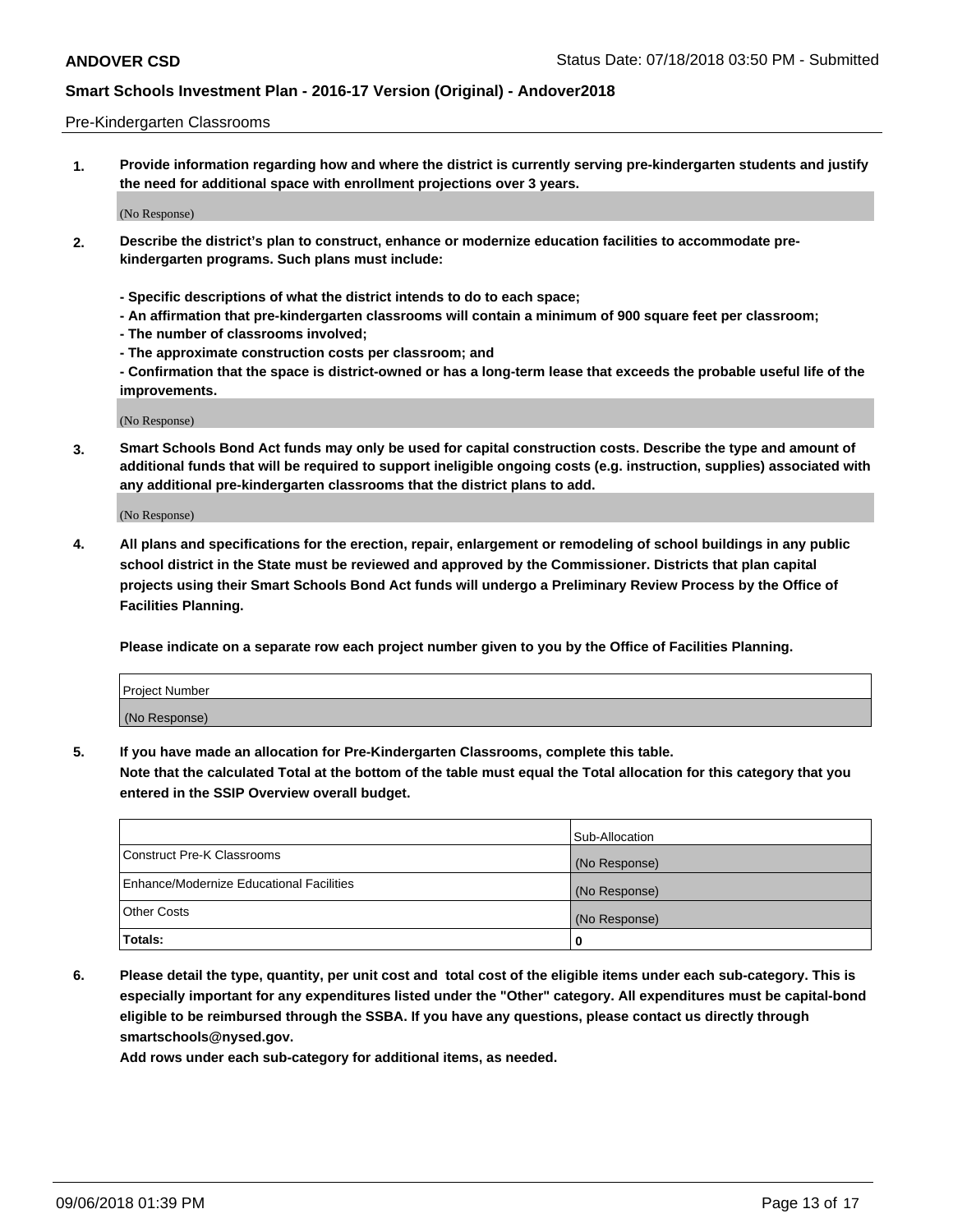Pre-Kindergarten Classrooms

| Select the allowable expenditure | Item to be purchased | Quantity      | Cost per Item | <b>Total Cost</b> |
|----------------------------------|----------------------|---------------|---------------|-------------------|
| type.                            |                      |               |               |                   |
| Repeat to add another item under |                      |               |               |                   |
| each type.                       |                      |               |               |                   |
| (No Response)                    | (No Response)        | (No Response) | (No Response) | (No Response)     |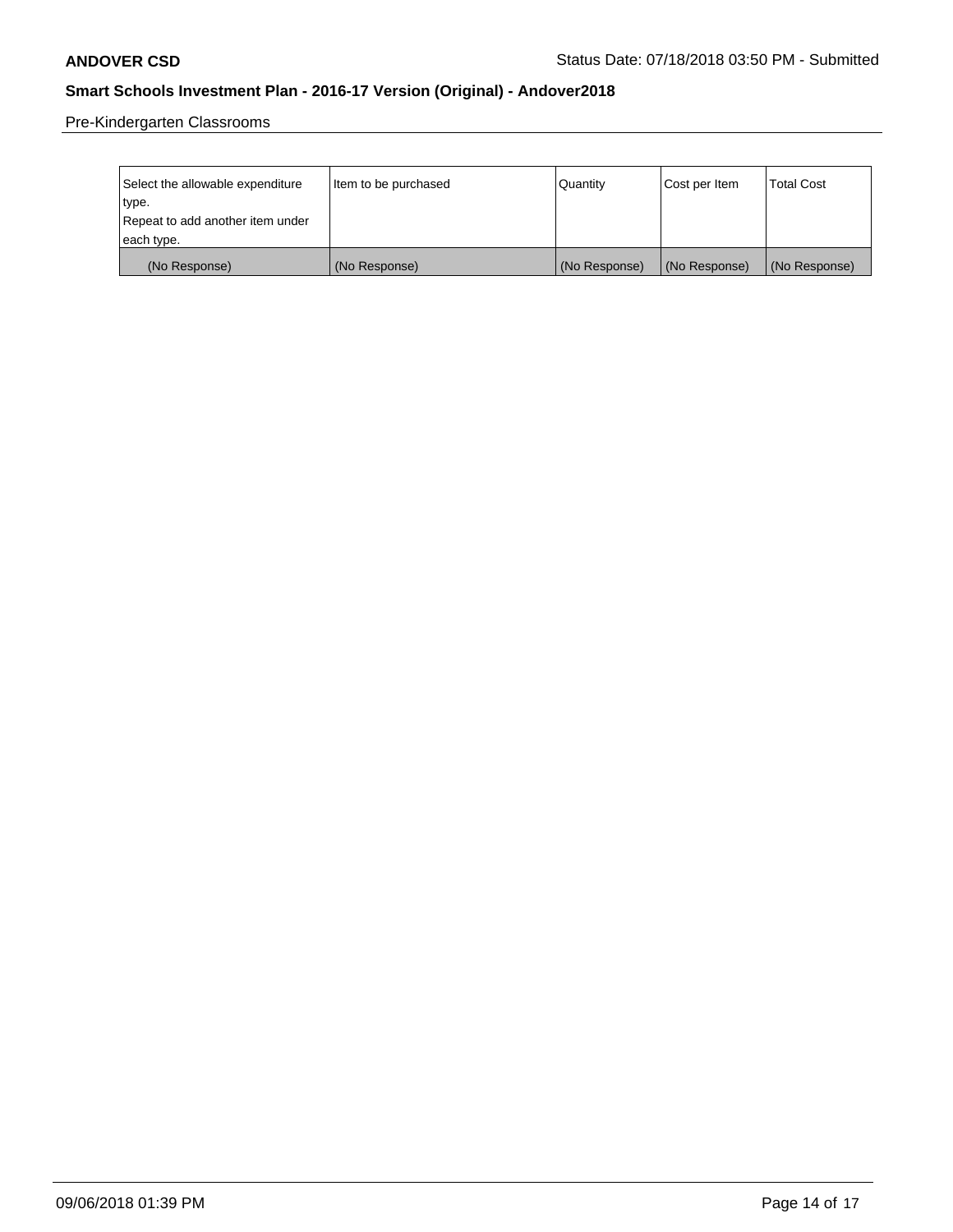Replace Transportable Classrooms

**1. Describe the district's plan to construct, enhance or modernize education facilities to provide high-quality instructional space by replacing transportable classrooms.**

(No Response)

**2. All plans and specifications for the erection, repair, enlargement or remodeling of school buildings in any public school district in the State must be reviewed and approved by the Commissioner. Districts that plan capital projects using their Smart Schools Bond Act funds will undergo a Preliminary Review Process by the Office of Facilities Planning.**

**Please indicate on a separate row each project number given to you by the Office of Facilities Planning.**

| Project Number |  |
|----------------|--|
|                |  |
|                |  |
|                |  |
|                |  |
| (No Response)  |  |
|                |  |
|                |  |
|                |  |

**3. For large projects that seek to blend Smart Schools Bond Act dollars with other funds, please note that Smart Schools Bond Act funds can be allocated on a pro rata basis depending on the number of new classrooms built that directly replace transportable classroom units.**

**If a district seeks to blend Smart Schools Bond Act dollars with other funds describe below what other funds are being used and what portion of the money will be Smart Schools Bond Act funds.**

(No Response)

**4. If you have made an allocation for Replace Transportable Classrooms, complete this table. Note that the calculated Total at the bottom of the table must equal the Total allocation for this category that you entered in the SSIP Overview overall budget.**

|                                                | Sub-Allocation |
|------------------------------------------------|----------------|
| Construct New Instructional Space              | (No Response)  |
| Enhance/Modernize Existing Instructional Space | (No Response)  |
| <b>Other Costs</b>                             | (No Response)  |
| Totals:                                        | 0              |

**5. Please detail the type, quantity, per unit cost and total cost of the eligible items under each sub-category. This is especially important for any expenditures listed under the "Other" category. All expenditures must be capital-bond eligible to be reimbursed through the SSBA. If you have any questions, please contact us directly through smartschools@nysed.gov.**

| Select the allowable expenditure | Item to be purchased | l Quantitv    | Cost per Item | <b>Total Cost</b> |
|----------------------------------|----------------------|---------------|---------------|-------------------|
| type.                            |                      |               |               |                   |
| Repeat to add another item under |                      |               |               |                   |
| each type.                       |                      |               |               |                   |
| (No Response)                    | (No Response)        | (No Response) | (No Response) | (No Response)     |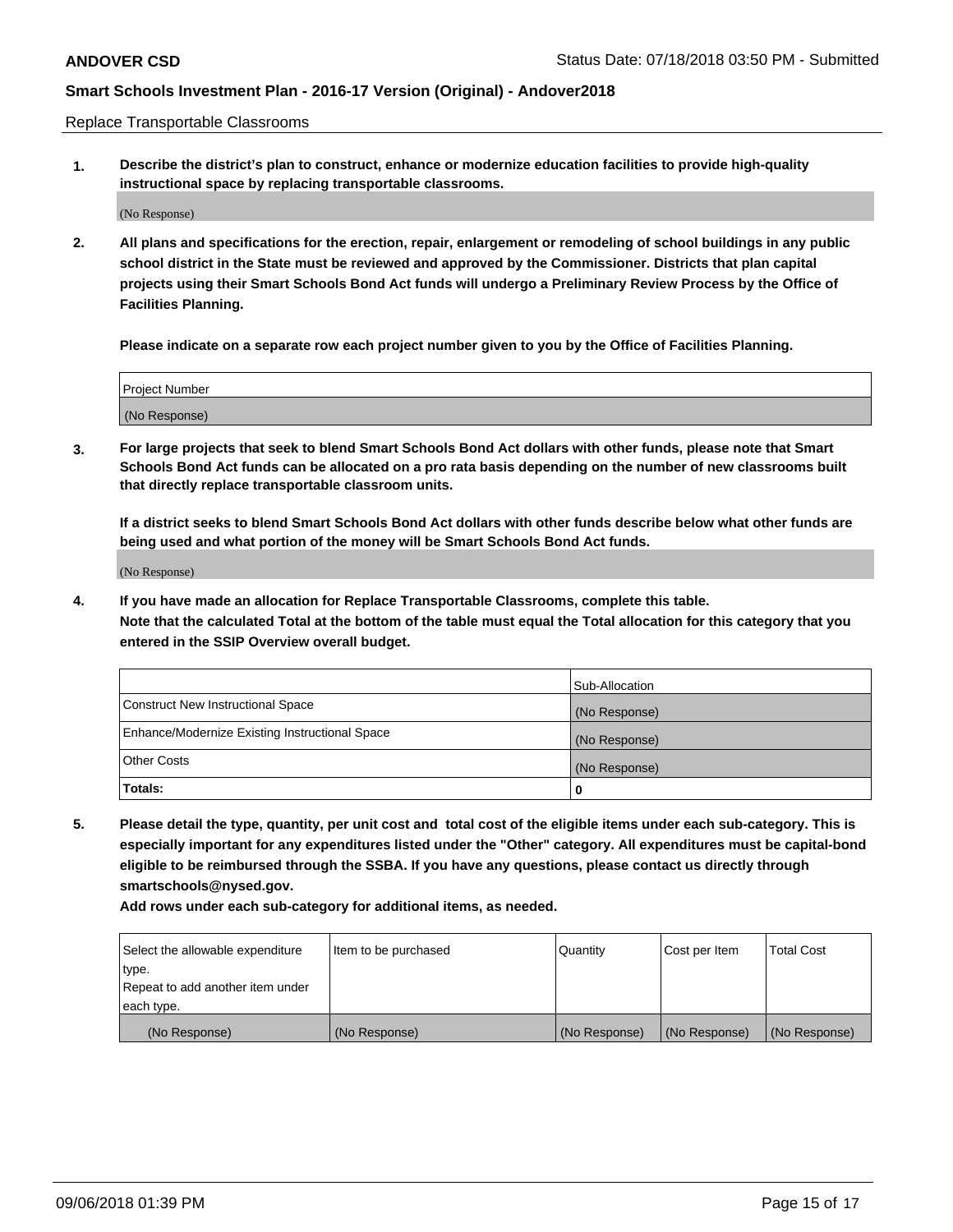High-Tech Security Features

**1. Describe how you intend to use Smart Schools Bond Act funds to install high-tech security features in school buildings and on school campuses.**

(No Response)

**2. All plans and specifications for the erection, repair, enlargement or remodeling of school buildings in any public school district in the State must be reviewed and approved by the Commissioner. Districts that plan capital projects using their Smart Schools Bond Act funds will undergo a Preliminary Review Process by the Office of Facilities Planning.** 

**Please indicate on a separate row each project number given to you by the Office of Facilities Planning.**

| <b>Project Number</b> |  |
|-----------------------|--|
| (No Response)         |  |

- **3. Was your project deemed eligible for streamlined Review?**
	- Yes
	- $\square$  No
- **4. Include the name and license number of the architect or engineer of record.**

| <b>Name</b>   | License Number |
|---------------|----------------|
| (No Response) | (No Response)  |

**5. If you have made an allocation for High-Tech Security Features, complete this table.**

**Note that the calculated Total at the bottom of the table must equal the Total allocation for this category that you entered in the SSIP Overview overall budget.**

|                                                      | Sub-Allocation |
|------------------------------------------------------|----------------|
| Capital-Intensive Security Project (Standard Review) | (No Response)  |
| <b>Electronic Security System</b>                    | (No Response)  |
| <b>Entry Control System</b>                          | (No Response)  |
| Approved Door Hardening Project                      | (No Response)  |
| <b>Other Costs</b>                                   | (No Response)  |
| Totals:                                              | 0              |

**6. Please detail the type, quantity, per unit cost and total cost of the eligible items under each sub-category. This is especially important for any expenditures listed under the "Other" category. All expenditures must be capital-bond eligible to be reimbursed through the SSBA. If you have any questions, please contact us directly through smartschools@nysed.gov.**

| Select the allowable expenditure | Item to be purchased | l Quantitv    | Cost per Item | <b>Total Cost</b> |
|----------------------------------|----------------------|---------------|---------------|-------------------|
| type.                            |                      |               |               |                   |
| Repeat to add another item under |                      |               |               |                   |
| each type.                       |                      |               |               |                   |
| (No Response)                    | (No Response)        | (No Response) | (No Response) | (No Response)     |